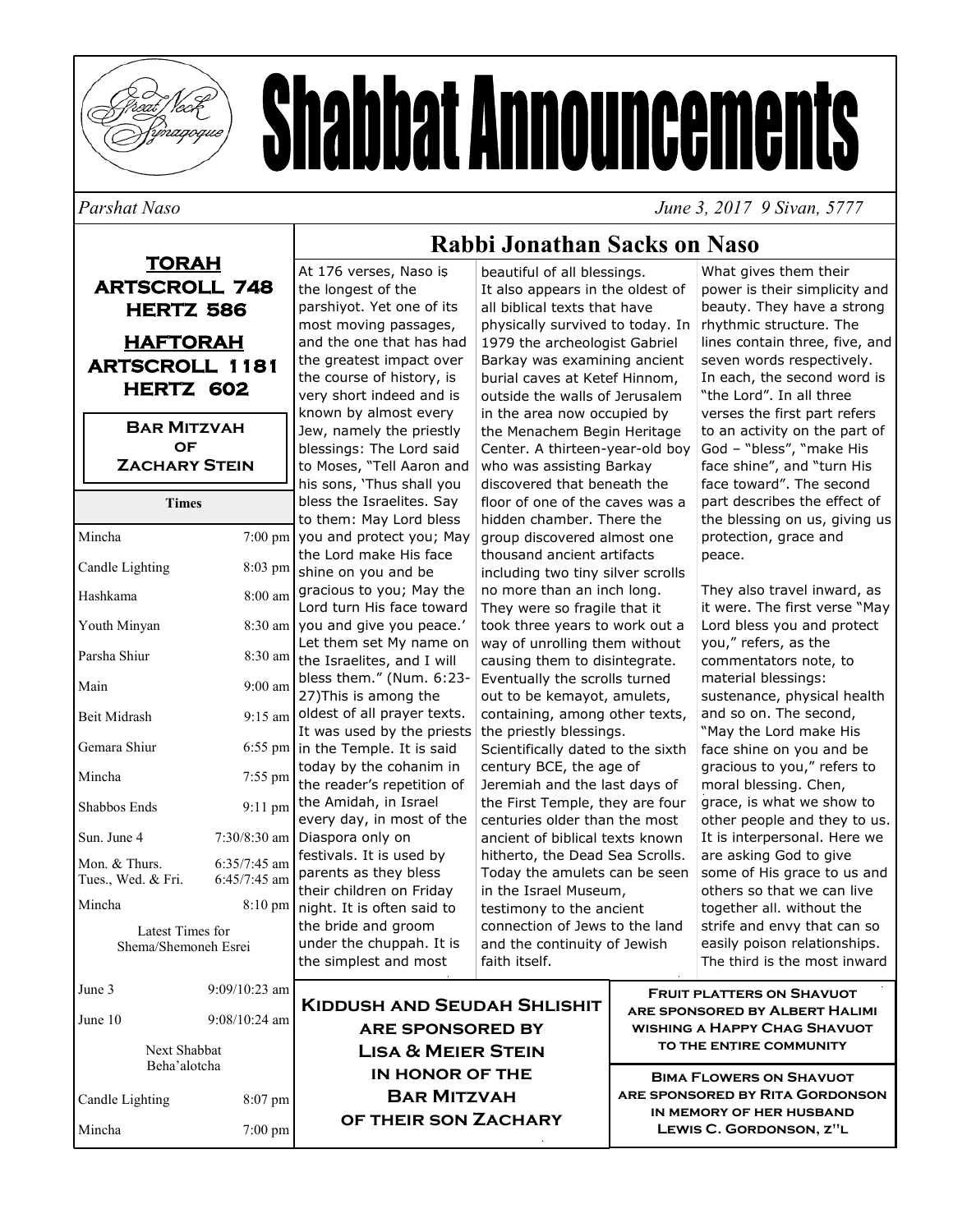#### **26 Old Mill Road, Great Neck, NY 11023 (516) 487-6100 Shabbat Announcements Naso 5777**

of all. There is a lovely story about a crowd of people who have gathered on a hill by the sea to watch a great ship pass by. A young child is waving vigorously. One of the men in the crowd asks him why. He says, "I am waving so the captain of the ship can see me and wave back." "But," said the man, "the ship is far away, and there is a crowd of us here. What makes you think that the captain can see you?" "Because," said the boy, "the captain of the ship is my father. He will be looking for me among the crowd." That is roughly what we mean when we say, "May the Lord turn His face toward you." There are seven billion people now living on this earth. What makes us any of us more than a face in the crowd, a wave in the ocean, a grain of sand on the sea shore? The fact that we are God's children. He is our parent. He turns His face toward us. He cares.

The God of Abraham is not a mere force of nature or even all the forces of nature combined. A tsunami does not pause to ask who its victims will be. There is nothing personal about an earthquake or a tornado. The word Elokim means something like "the force of forces, cause of causes, the totality of all scientifically discoverable laws." It refers to those aspects of God that are impersonal. It also refers to God in His attribute of justice, since justice is essentially impersonal. But the name we call Hashem – the name used in the priestly blessings, and in almost all the priestly texts – is God as He relates to us as persons, individuals, each with our unique configuration of hopes and fears, gifts and possibilities. Hashem is the aspect of God that allows us to use the word "You". He is the God who speaks to us and who listens when we speak to Him. How this happens, we do not know, but that it happens is central to Jewish faith.

That we call God Hashem is the transcendental confirmation of our significance in the scheme of things. We matter as



**Great Neck Yoetzet Halacha Lisa Septimus**  Welcomes your questions about mikvah, observance of taharat mishpacha (halacha relating to married life) and women's health, as it connects to Jewish law. Reach out to her at: Phone: 516.415.1111 Email: **greatneckyoetzet@gmail.com.**  All conversations and emails are kept confidential.



**Great Neck Synagogue 26 Old Mill Road, Great Neck , NY 11023 516-487-6100** 

**Rabbi Dale Polakoff, Rabbi Rabbi Ian Lichter, Assistant Rabbi Dr. Ephraim Wolf, z"l, Rabbi Emeritus Zeev Kron, Cantor Eleazer Schulman, z"l, Cantor Emeritus Rabbi Sholom Jensen, Youth Director Zehava & Dr. Michael Atlas, Youth Directors Mark Twersky, Executive Director Dr. James Frisch, Assistant Director Dov Sassoon, President Rabbi Jesse Shore, Rabbinic Intern Harold Domnitch, Chairman of the Board Lisa Septimus, Yoetzet Halacha 516-415-1111** 

individuals because God cares for us as a parent for a child. That, incidentally, is one reason why the priestly blessings are all in the singular, to emphasize that God blesses us not only collectively but also individually. One life, said the sages, is like a universe. Hence the meaning of the last of the priestly blessings. The knowledge that God turns His face toward us – that we are not just an indiscernible face in a crowd, but that God relates to us in our uniqueness and singularity – is the most profound and ultimate source of peace. Competition, strife, lawlessness and violence come from the psychological need to prove that we matter. We do things to prove that I am more powerful, or richer, or more successful than you. I can make you fear. I can bend you to my will. I can turn you into my victim, my subject, my slave. All of these things testify not to faith but to a profound failure of faith.

Faith means that I believe that God cares about me. I am here because He wanted me to be. The soul He gave me is pure. Even though I am like the child on the hill watching the ship pass by, I know that God is looking for me, waving to me as I wave to Him. That is the most profound inner source of peace. We do not need to prove ourselves in order to receive a blessing from God. All we need to know is that His face is turned toward us. When we are at peace with ourselves, we can begin to make peace with the world. So the blessings become longer and deeper: from the external blessing of material goods to the interpersonal blessing of grace between ourselves and others, to the most inward of them all, the peace of mind that comes when we feel that God sees us, hears us, holds us in His everlasting arms.

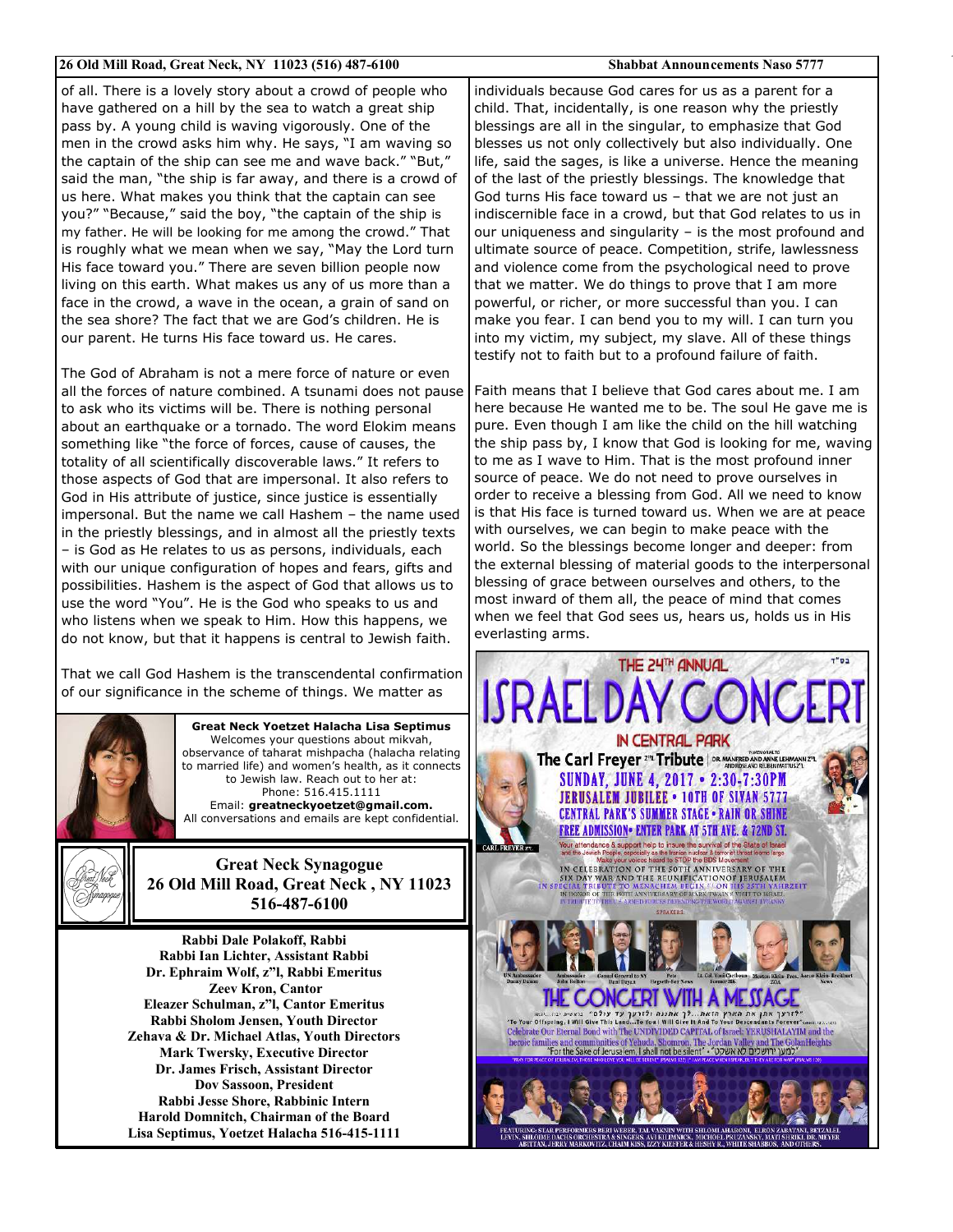### **MEN'S CLUB EVENTS & MEMORIAL LUNCHEON**



David received his Ph.d in Jewish Philosophy from the Hebrew University and is a contributing editor at The Forward. His writings have appeared in the Jerusalem Post, cnn.com, The Jewish Chronicle, The New York Sun and more.